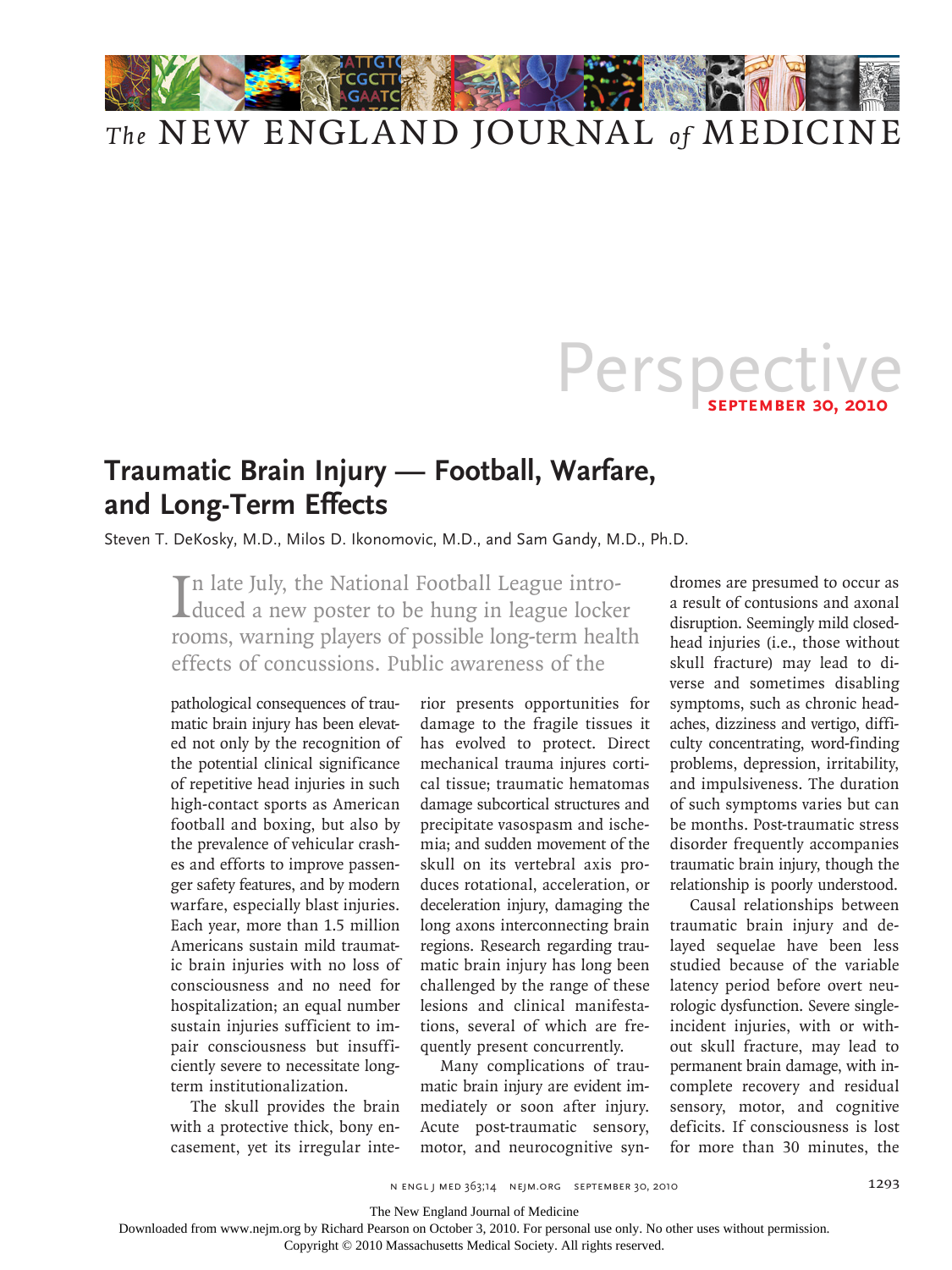

In the left inset, Bielschowsky silver stain shows intraneuronal and extracellular neurofibrillary tangles in temporal cortex from a retired boxer with dementia pugilistica.<sup>1</sup> The right inset shows diffuse A $\beta$  plaque deposits in temporal cortex from a subject who sustained severe TBI.<sup>2</sup>

risk of Alzheimer's disease is increased, even if there is substantial recovery from the initial trauma.

Our incomplete understanding of the pathogenesis of traumatic brain injury doesn't permit the construction of a rigorous tem-

poral sequence of events. The most frequently proposed cellular mechanism is diffuse axonal injury (see figure), which is associated

1294 n engl j med 363;14 nejm.org september 30, 2010

The New England Journal of Medicine

Downloaded from www.nejm.org by Richard Pearson on October 3, 2010. For personal use only. No other uses without permission.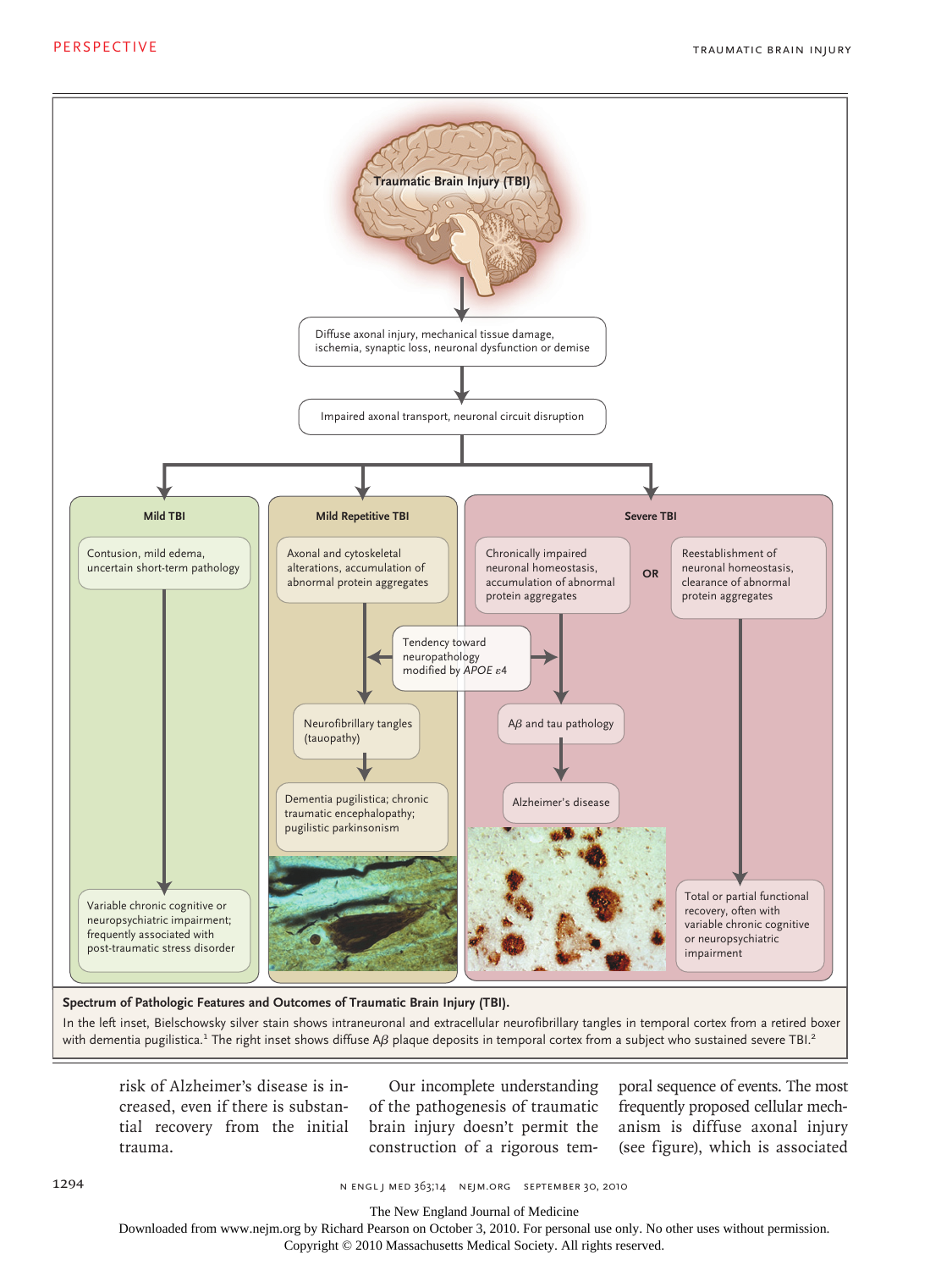with alterations in many physiological processes. Altered proteostasis is among the most obvious, because proteopathy is often evident at the histopathological level. Here, the pathways of idiopathic and post-traumatic neurodegeneration apparently overlap, since identical protein aggregates accumulate in both conditions. As early as 2 hours after severe brain injury, increased levels of soluble amyloid-β (Aβ) peptide and deposition of amyloid plaques are evident in the brains of 30% of survivors, regardless of their age.2 Acute, single-incident traumatic brain injury is also found in the history of 20 to 30% of patients with Alzheimer's disease or parkinsonism but in only 8 to 10% of control subjects. Presumably, as-yet-undetermined genetic, environmental, and physical factors distinguish people who are destined to have delayed posttraumatic parkinsonism from those destined to have a delayed dementia identical to Alzheimer's disease.

Neurocognitive effects of repetitive mild head injury were initially recognized in boxers, with a syndrome that was distinct from the clinical and pathological sequelae of single-incident severe traumatic brain injury. The clinical syndrome of dementia pugilistica (punch-drunk syndrome) is associated with prominent tauopathy, with typical neurofibrillary tangles and neuropil threads, distributed in patches throughout the neocortex. In contrast to the diffuse Aβ amyloidosis that occurs after single-incident traumatic brain injury and in the absence of neurofibrillary tangles, the brain that is affected by dementia pugilistica shows no Aβ deposition; although tauopathy is prominent, the mesiotemporal region, where such tangles

first appear in Alzheimer's disease, is typically spared. The traumatic tearing of neuronal connections (axonal shearing) disconnects or impairs cortical circuitry, thalamic circuitry, or both, contributing to cognitive impairment and dementia. Studies in the 1980s showed that among retired boxers, the numbers of rounds boxed, not win–loss records, were the best predictors of cognitive impairment. However, among boxers who had been knocked out approximately the same number of times, those who carried the *APOE ε4* allele were more likely to develop dementia pugilistica than those who did not.<sup>1</sup> Parkinsonism can also be associated with dementia pugilistica, in which case the term pugilistic parkinsonism is often used. A preponderance of neurofibrillary tangles and the absence of Lewy bodies distinguish pugilistic parkinsonism from idiopathic Parkinson's disease; nigral neurons are lost in both conditions.

Examination of the brains of several professional football players and wrestlers has revealed the pathological underpinnings for the cognitive and neuropsychiatric decline seen in these men in later life. Although cognitive decline in longtime professional football players has been noted for years, the first autopsy report from such a player appeared in the literature only recently.3 The pathological findings in this and subsequent cases were identical to those of dementia pugilistica. In all cases, cognitive decline began years after retirement from the game. The term chronic traumatic encephalopathy was introduced as a clinicopathological construct for the neurodegeneration associated with football and wrestling, to distinguish the sequelae of these sports from the

late effects of boxing. Whereas in dementia pugilistica the numbers of rounds boxed or knockouts can be roughly correlated with neuropathology, football players' concussion histories have been poorly maintained, and no dose–response relationship for traumatic brain injury has been established in football or wrestling. One contributing factor is that in football and wrestling cultures, injuries tend to be downplayed in order to keep players in the game, whereas in boxing, knockouts are recorded as part of scoring.

Traumatic brain injury leads to the accumulation of several neurodegeneration-related proteins, including synuclein, ubiquitin, progranulin, TAR DNA-binding protein 43, amyloid precursor protein, and its metabolite, Aβ. New research will target the roles that these abnormal protein structures play in determining the severity of injury and the ultimate outcome. Aβ-lowering medications, which are under study for Alzheimer's disease, improve outcomes after traumatic brain injury in rodent models,<sup>4,5</sup> suggesting a pathway toward potential therapeutic interventions. In future studies, the presence and fate of amyloid pathology in severe traumatic brain injury can be monitored in vivo with amyloidbinding ligands (as seen on positron-emission tomography) and by quantifying levels of Aβ, tau, and phospho-tau in cerebrospinal fluid. Ligands for visualizing other pathological proteins during life are also in development.

One goal of research on traumatic brain injury and chronic traumatic encephalopathy is to understand why acute traumatic brain injury involves Aβ accumulation, yet the neuropathology of chronic traumatic encephalopathy is tauopathy, largely in the ab-

The New England Journal of Medicine

Downloaded from www.nejm.org by Richard Pearson on October 3, 2010. For personal use only. No other uses without permission.